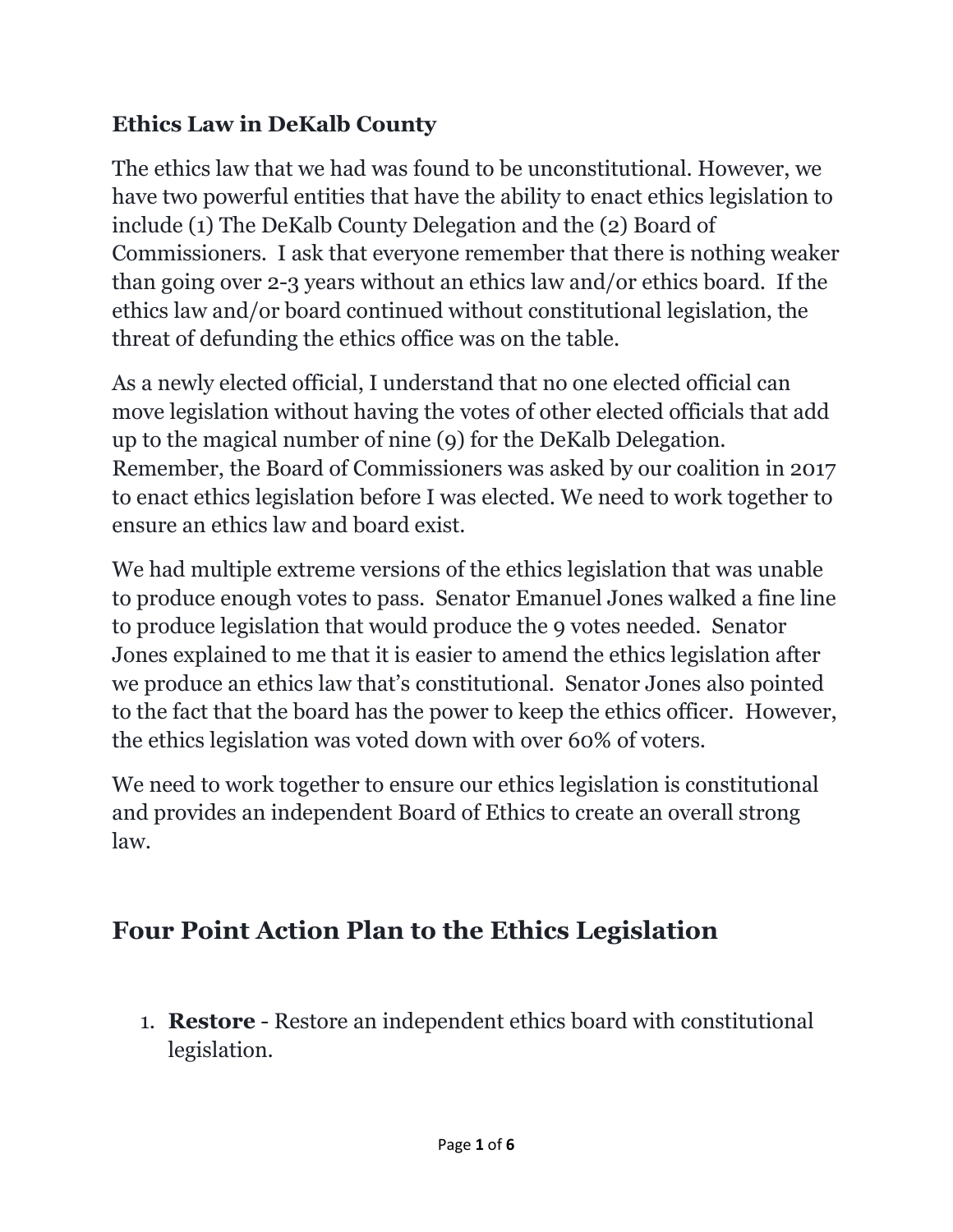- 2. **Repeal**  Repeal the practice of vendors and contractors giving gift cards to employees during the procurement process and/or at any other time to ensure there are no malfeasance, wrongdoing, and alleged criminal activity.
- 3. **Recuse** Recusal process for episodes of conflict of interest. There must be a method for a person to recuse themselves when there is a conflict of interest.
- 4. **Respect**  Respect the opinions of everyone involved in the process of developing and/or analyzing the ethics legislation and ensuring civil behavior free of intimidation, retaliation, racial overtones, and overall behavior that threatens the elected officials and the general public.

### **Serious issues to address concerning Ethics Legislation**

1. The research will demonstrate that DeKalb County ethics legislation is unique because Metro Atlanta has ethics legislation written on the local level through the ordinance process to include:

Review of some of the other jurisdictions to include the City of Atlanta, Cobb County, Gwinnett County and Fulton County have ethics codes that were adopted as ordinances and thus their codes can be changed by their governing authority or city council without going through a referendum unlike DeKalb whose ethics code was adopted by a local act of the General Assembly with a referendum.

a. **Cobb County Code of Ethics**  [https://www.cobbcounty.org/board/county-clerk/boards-and](https://www.cobbcounty.org/board/county-clerk/boards-and-authorities/board-ethics)[authorities/board-ethics;](https://www.cobbcounty.org/board/county-clerk/boards-and-authorities/board-ethics)<http://cobbcounty.elaws.us/code/coor>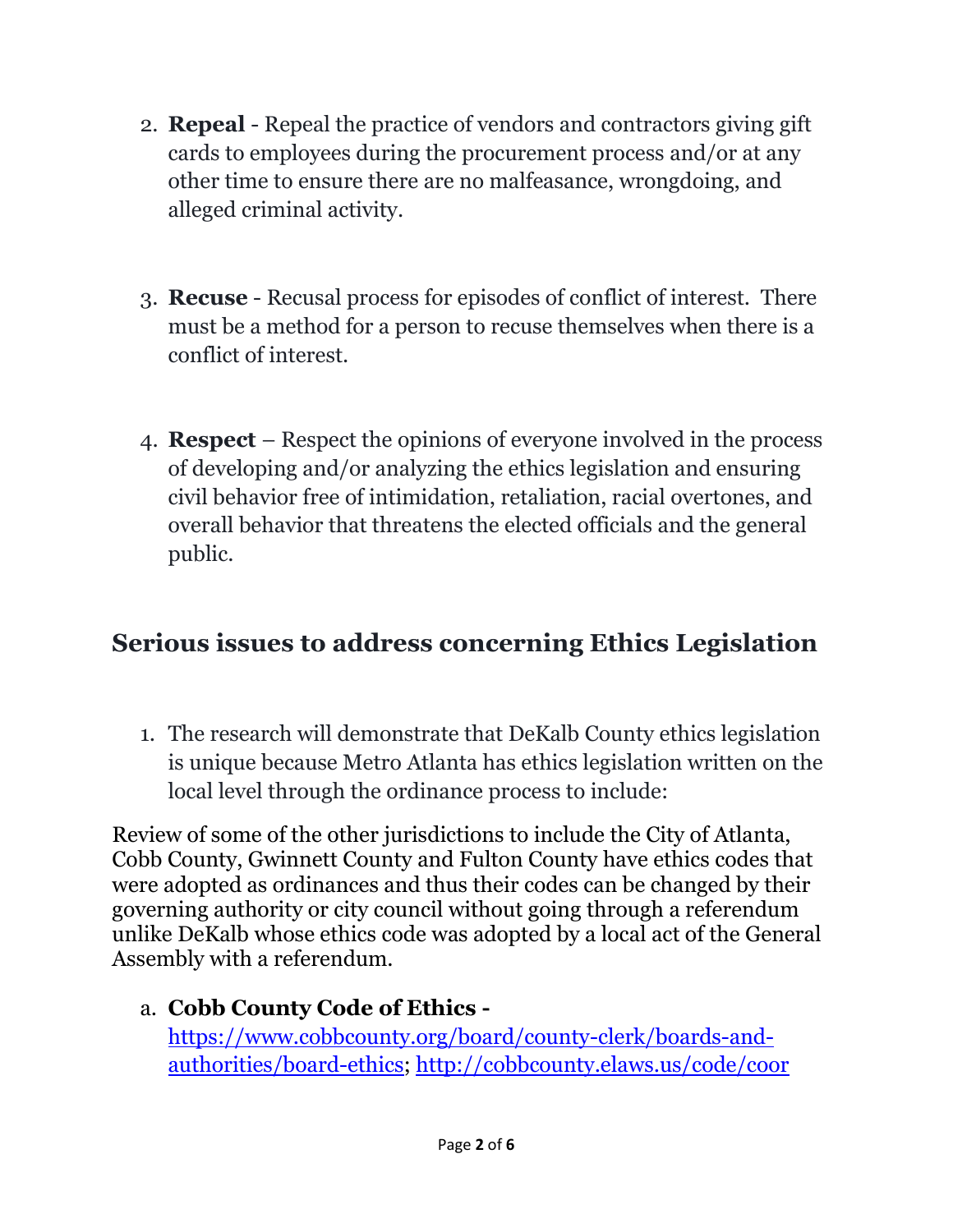#### b. **Gwinnett County Ethics -**

[https://www.gwinnettcounty.com/web/gwinnett/departments/count](https://www.gwinnettcounty.com/web/gwinnett/departments/countyclerk/codeofethics) [yclerk/codeofethics](https://www.gwinnettcounty.com/web/gwinnett/departments/countyclerk/codeofethics)

- a) [https://www.gwinnettcounty.com/web/gwinnett/departments/](https://www.gwinnettcounty.com/web/gwinnett/departments/countyclerk/codeofethics) [countyclerk/codeofethics](https://www.gwinnettcounty.com/web/gwinnett/departments/countyclerk/codeofethics)
- Code of Ethics
	- b) [https://library.municode.com/ga/gwinnett\\_county/codes/code](https://library.municode.com/ga/gwinnett_county/codes/code_of_ordinances?nodeId=PTIICOOR_CH54HURE_ARTIICOET) of ordinances?nodeId=PTIICOOR CH54HURE ARTIICOE [T](https://library.municode.com/ga/gwinnett_county/codes/code_of_ordinances?nodeId=PTIICOOR_CH54HURE_ARTIICOET)

#### c. **Fulton County Ethics**

a) [https://fultoncountyga.gov/commissioners/clerk-to-the](https://fultoncountyga.gov/commissioners/clerk-to-the-commission/code-of-ethics)[commission/code-of-ethics](https://fultoncountyga.gov/commissioners/clerk-to-the-commission/code-of-ethics)

### **d. City of Atlanta Ethics**

b) [https://www.atlantaga.gov/government/boards-and](https://www.atlantaga.gov/government/boards-and-commissions/board-of-ethics/code-of-ethics)[commissions/board-of-ethics/code-of-ethics](https://www.atlantaga.gov/government/boards-and-commissions/board-of-ethics/code-of-ethics)

- 2. The research will demonstrate that there are a number of cities within DeKalb County that do not have ethics legislation written within their charter. We have received requests from taxpayers and voters to write legislation that can be applied to the county and cities alike.
	- a. Request copies of the city's ethics legislation and/or laws
	- b. Verify the legislation is within the charter
	- c. Verify that the prior ethics legislation did not apply to the cities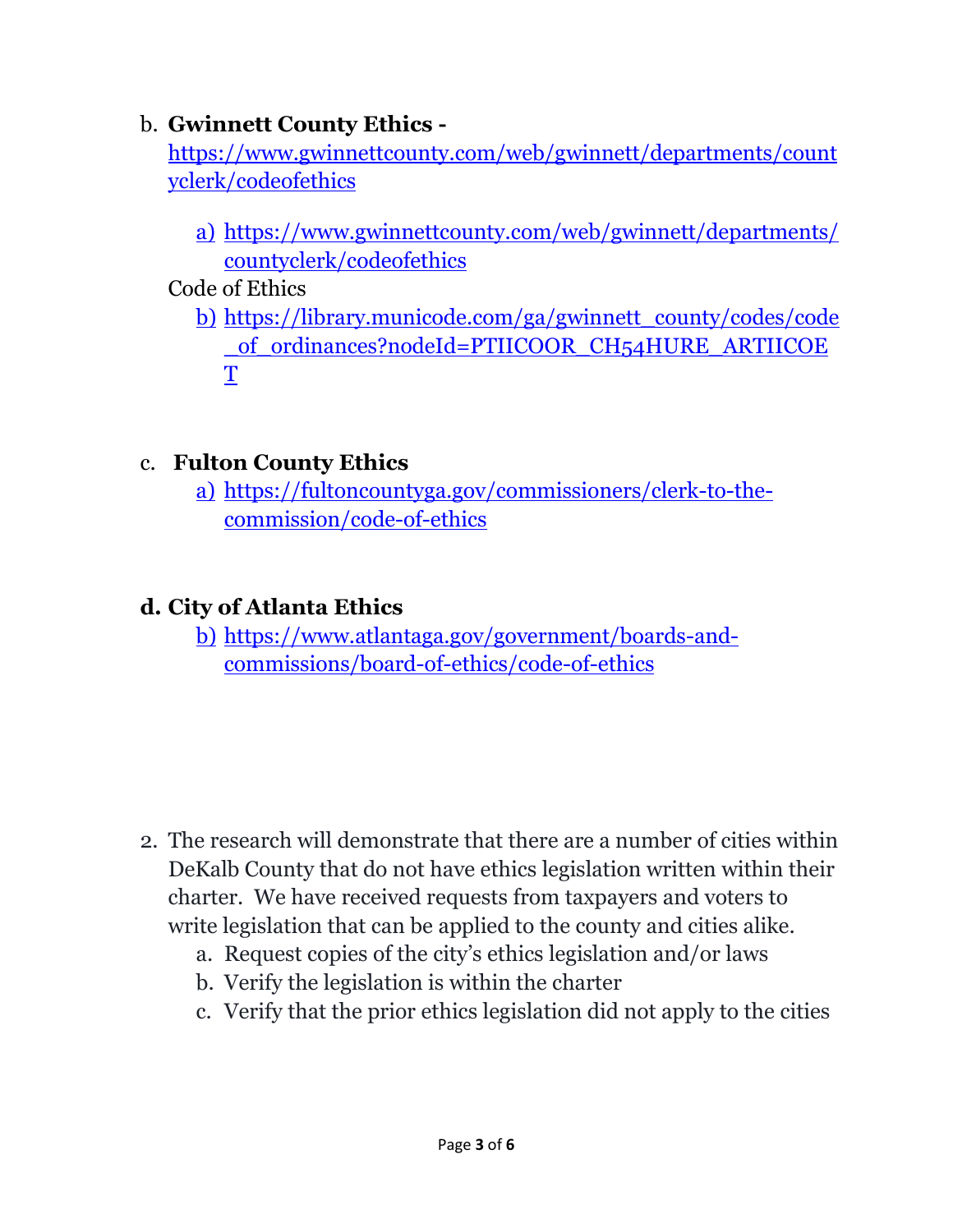3. Research has found a true racial divide among the minority elected officials that has a few demanding a true check and balance on the power given to the ethics officer due to the overall fear of acts of discrimination through the ethics officer targeting black elected officials.

## **Ethics Referendum Mandate for 2019:**

Results:

#### **Ethics Referendum Ballot Question:**



### **Ethics Referendum SB7 Vote Count:**

| DeKalb - Board of Ethics Referendum SB 7 Special |         |                |      |       |                    |
|--------------------------------------------------|---------|----------------|------|-------|--------------------|
|                                                  | Polling | ABM            | AIP. | Total |                    |
| Number of Precincts                              | 194     | 194            | 194  | 194   |                    |
| Precincts Reporting                              | 194     | 194            | 194  | 194   | 100.0 <sup>o</sup> |
| Times Counted (Reg. Voters 514368).              | 48364   | 624            | 7424 | 56412 | 11.0%              |
| <b>Total Votes</b>                               | 47010   | 604            | 7101 | 54715 |                    |
| <b>YES</b>                                       | 1803    | $\pm 40^\circ$ | 2883 | 71160 | 38.67%             |
| NO                                               | 2897.   | 36             | 4218 | 33555 | 61.33%             |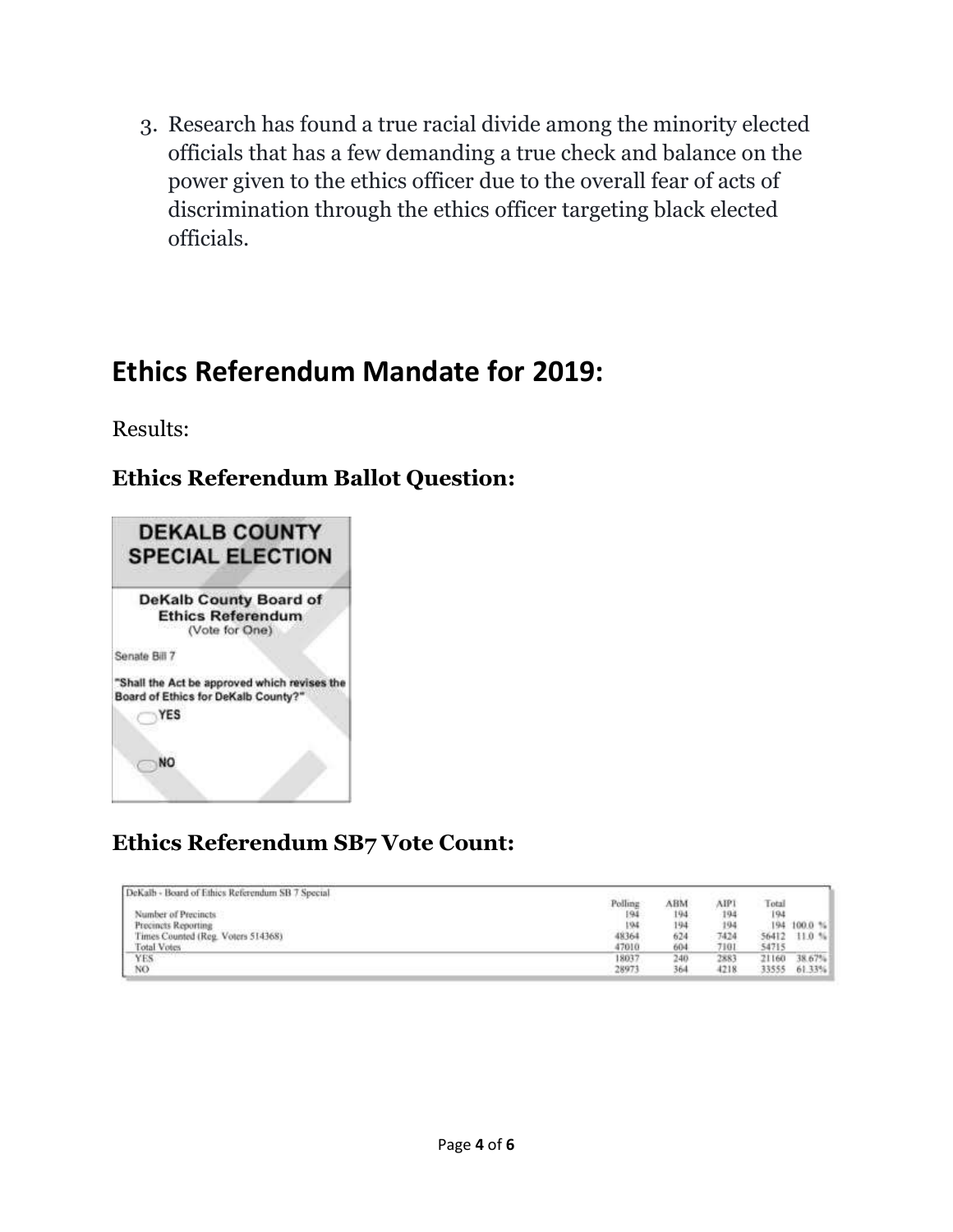| City Abbr.           | Had elec.? Yes |        | <b>No</b> | Total          | % Yes                 | % No          |        |         |        |        | Turnout Registered  % skipped  % RV turnout  % of co. turnout |
|----------------------|----------------|--------|-----------|----------------|-----------------------|---------------|--------|---------|--------|--------|---------------------------------------------------------------|
| Atlanta [pt.] ATL    | No             | 407    | 2.191     |                | 2,598 15.67%          | 84.33%        | 2,604  | 32,274  | 0.23%  | 8.07%  | 4.62%                                                         |
| Avondale Estates AVO | Yes            | 400    | 1.1231    | 1,523          |                       | 26.26% 73.74% | 1,614  | 2,749   | 5.64%  | 58.71% | 2.86%                                                         |
| Brookhaven BHAVN     | Yes            | 2.173  | 3,441.    | 5.614          |                       | 38.71% 61.29% | 6,001  | 31,831  | 6.45%  | 18.85% | 10.64%                                                        |
| Chamblee CHA         | Yes            | 647    | 8921      | 1,539          |                       | 42.04% 57.96% | 1,594  | 12,877  | 3.45%  | 12.38% | 2.83%                                                         |
| Clarkston CLA        | Yes            | 444    | 240i      | 684            |                       | 64.91% 35.09% | 732    | 5.974   | 6.56%  | 12.25% | 1.30%                                                         |
| Decatur DEC          | Yes            | 674    | 3,973     | 4,647          |                       | 14.50% 85.50% | 4,794  | 14,986  | 3.07%  | 31.99% | 8.50%                                                         |
| Doraville DOR        | Yes            | 585    | 429       | 1,014          |                       | 57.69% 42.31% | 1,168  | 4,067   | 13.18% | 28.72% | 2.07%                                                         |
| Dunwoody DUN         | Yes            | 2,473  | 4,975     | 7,448          | 33.20%                | 66.80%        | 7,942  | 30,515  | 6.22%  | 26.03% | 14.08%                                                        |
| Lithonia LIT         | Yes            | 297    | 85        | 382            |                       | 77.75% 22.25% | 403    | 1,619   | 5.21%  | 24,89% | 0.71%                                                         |
| Pine Lake PIN        | No             | 17     | 1251      | 1421           | 11.97%                | 88.03%        | 144    | 608     | 1.39%  | 23.68% | 0.26%                                                         |
| Stonecrest STCRST    | Yes:           | 3,743  | 1,385     |                | 5,128 72.99% 27.01%   |               | 5,267  | 45,382  | 2.64%  | 11.61% | 9.34%                                                         |
| Stone Mountain STO   | Yes            | 284    | 214       | 498            |                       | 57.03% 42.97% | 519    | 4,512   | 4.05%  | 11.50% | 0.92%                                                         |
| Tucker TUC           | Part           | 675    | 2,081     | 2,756          |                       | 24.49% 75.51% | 2,791  | 25,221  | 1.25%  | 11.07% | 4.95%                                                         |
| Unincorporated NON   | No             | 8,341  |           | 12,401; 20,742 | 40.21%                | 59.79%        | 20,839 | 301,753 | 0.47%  | 6.91%  | 36.94%                                                        |
| All of DeKalb County |                | 21,160 |           |                | 33,5551 54,715 38.67% | 61.33%        | 56,412 | 514,368 | 3.01%  | 10.97% | 100.00%                                                       |

- **1. Keep the Ethics Officer**
- **2. Remove the Human Resource Requirement**
- **3. Remove the DeKalb County CEO and BOC from the legislation**

# **Future Legislation:**

Goals and Objectives are to create legislation that is constitutional to include:

- **1. Reconstitute the Ethics Board**
- **2. Remove the Gift section of the Ethics Law**
- **3. Recusal - Address the issue of "conflict of interest" and "recusal"**

Legislative Counsel noted there would be no need for a referendum if the ethics legislation does not include the Board of Commissioners and the Chief Executive Officer within the legislation. However, there have been multiple threats of further court challenges if there is not a referendum.